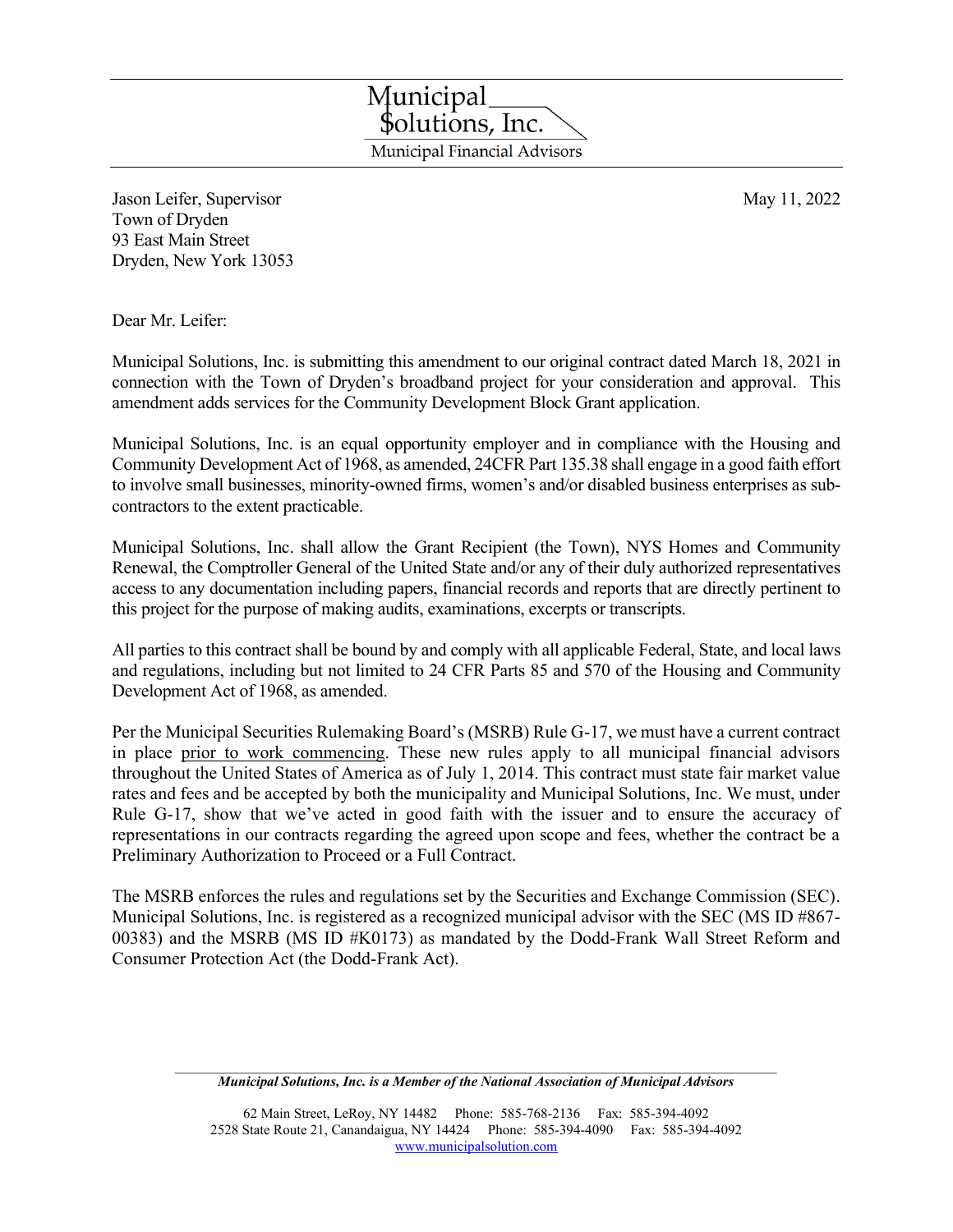This proposal is divided into the following parts:

- I. Preparation of a Community Development Block Grant Application
- II. Community Development Block Grant Fiscal Services
- III. Conflicts of Interest and Other Required Disclosures
- IV. Miscellaneous

## **I. Preparation of a Community Development Block Grant Application**

The following items will be completed under this portion of the contract:

1) Preparation and submission of a Community Development Block Grant (CDBG) Application through the Consolidated Funding Application (CFA) process.

The CDBG application will be billed hourly at the current hourly rate of \$155 with minimum fee of \$5,900 plus expenses.

# **II. Community Development Block Grant Fiscal Services**

- 1) Assist the Town in the preparation of information that may be used for public or internal discussions or presentation to the funding agencies.
- 2) Research, meetings, and/or conference calls necessary to obtain any information not provided by the municipality, including expenses.

CDBG Fiscal Services will be billed hourly at the current hourly rate of \$155.

If there are services performed beyond the scope of the project, or if the project ceases for any reason, an invoice for work completed will be due at the current hourly rate of plus expenses.

The fees may be adjusted annually based on the U.S. Bureau of Labor and Statistics Consumer Price Index – All Urban Consumers.

Invoices will be submitted periodically. Payment is expected within 45 days of the invoice date.

## **III. Conflicts of Interest and Other Required Disclosures**

Rule G-42 of the Municipal Securities Rulemaking Board requires us to provide you with certain disclosures regarding conflicts of interest and other required disclosures (the "Disclosures'). Those Disclosures are attached hereto in Appendix A. We further covenant and agree to provide to the Town updated Disclosures as required by Municipal Securities Rulemaking Board Rule G-42 to the extent any arise after the date of this letter. The Disclosures, and each delivery thereof, as provided from time to time, shall be incorporated by reference as of the date thereof into this letter to the same extent as if set forth herein.

We at Municipal Solutions, Inc. operate with a core value of honesty and integrity in all aspects of our business. We pride ourselves in our competent and friendly staff and our services go above and beyond what our contracts call for. We do our very best to keep costs down and pass any savings back to our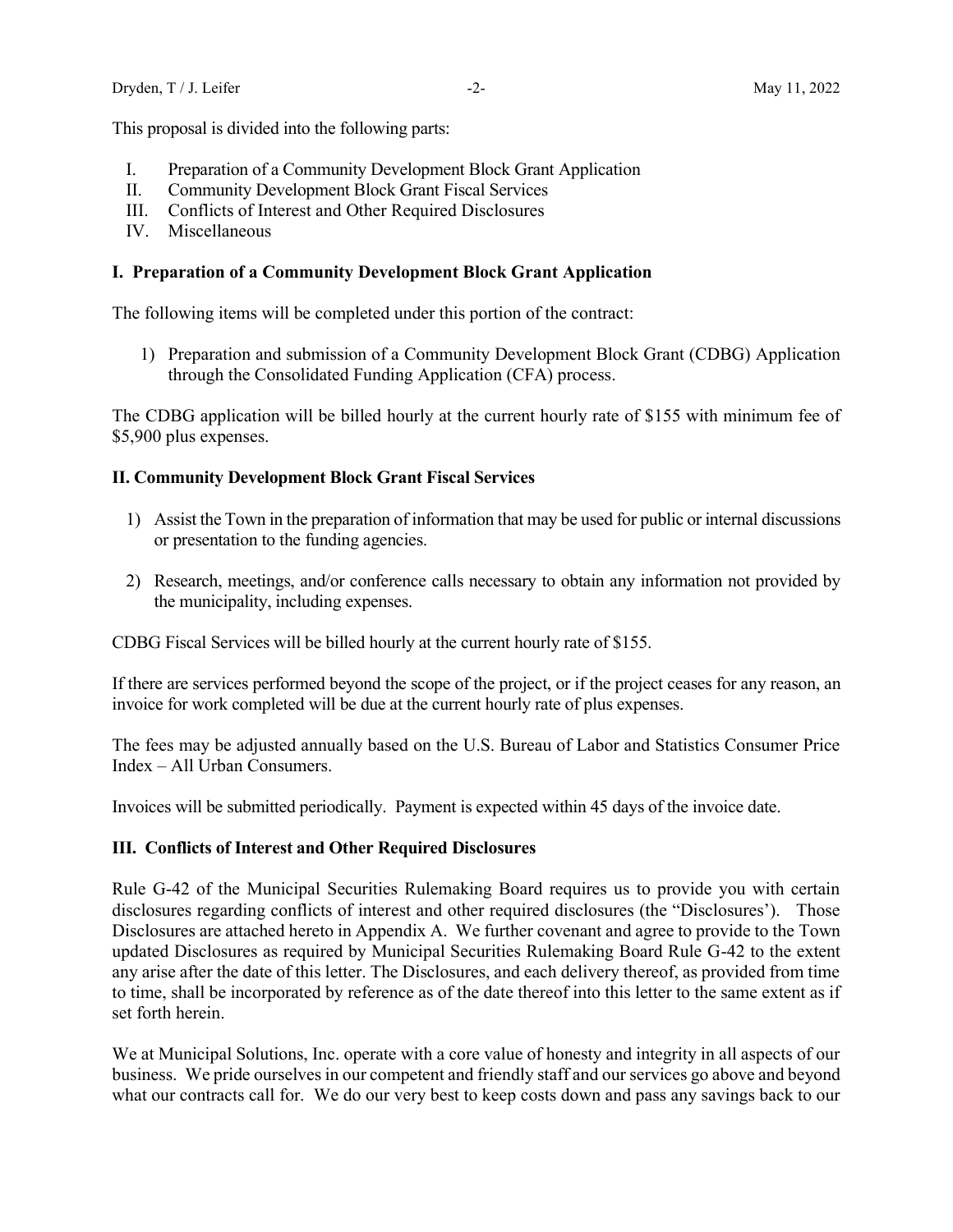clients. If you have any concerns that are not addressed in this contract, we would be happy to discuss them with you at your convenience.

## IV. Miscellaneous

Upon acceptance of this proposal, <sup>p</sup>lease execute and return one copy to our LeRoy office located at <sup>62</sup> Main Street, LeRoy, New York <sup>14482</sup> following the next Board meeting. The terms set forth above are subject to change if we do not receive <sup>a</sup> signed contract within <sup>30</sup> days. This contract will remain in effect until terminated by either party. You have the right to terminate this contract for any reason at any time.

We agree to promptly amend or supplement this letter to reflect any material changes or additions to the agreemen<sup>t</sup> evidenced be this letter.

If you should have any questions concerning this proposal, <sup>p</sup>lease do not hesitate to contact me. We look forward to our continued working relationship with the Town.

Sincerely, */-Hr<sup>1</sup>*

Jeffrey R. Smith, President Certified Independent Professional Municipal Advisor

JRS/amp

| Town of Dryden, New York                         |
|--------------------------------------------------|
| Amendment No. 1 to Contract Dated March 18, 2021 |
| <b>Broadband Project</b>                         |
| Accepted by:                                     |

Signature:

Name/Title:

Date: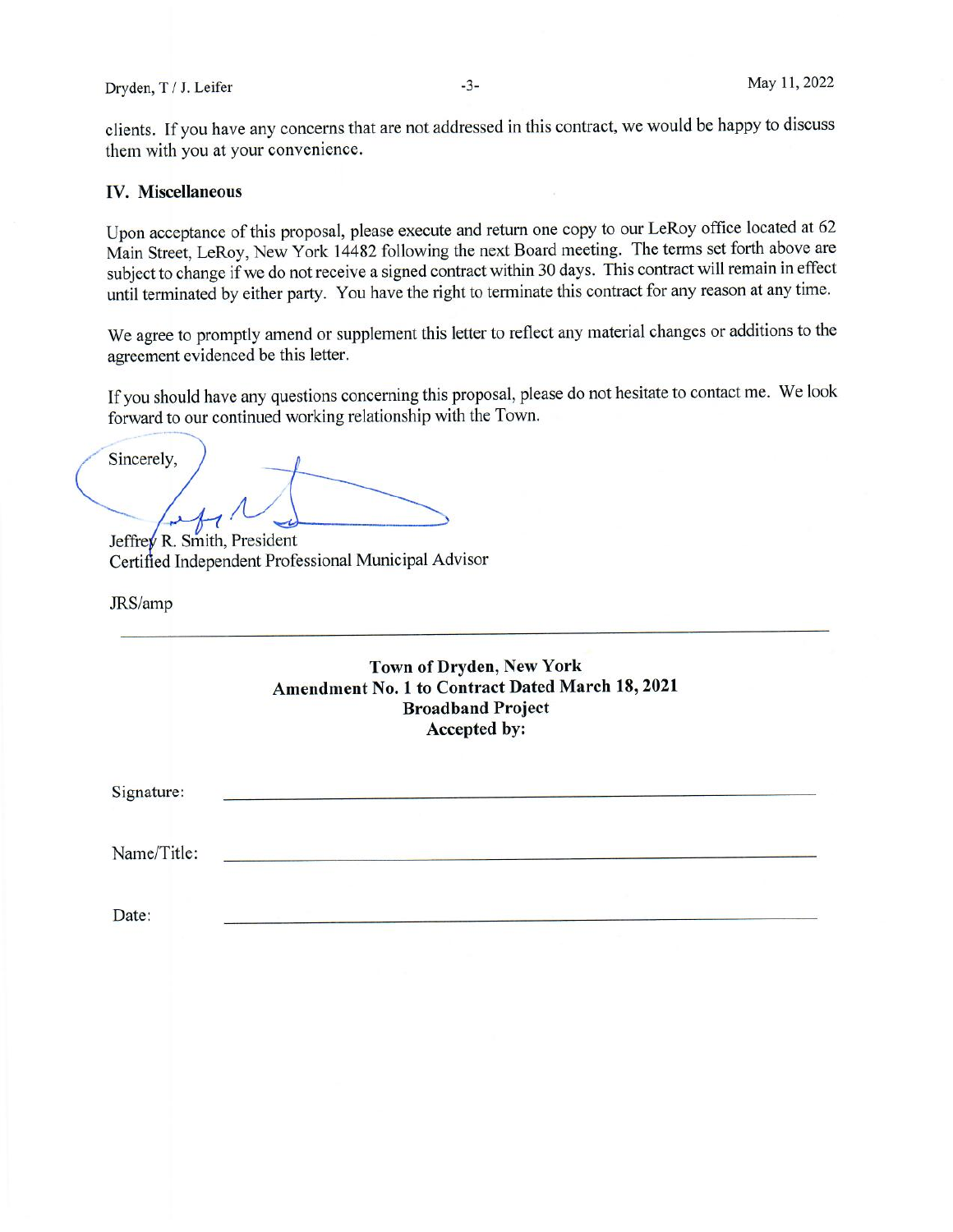## **APPENDIX A**

# **TOWN OF DRYDEN, NEW YORK Amendment No. 1 to Contract Dated March 18, 2021 Broadband Project**

 $\_$  , and the contribution of the contribution of the contribution of the contribution of  $\mathcal{L}_\text{max}$ 

# **DISCLOSURE OF CONFLICTS OF INTEREST**

Municipal Securities Rulemaking Board Rule G-42 requires us, as your municipal advisor, to provide written disclosure to you about material conflicts of interest.

We have determined, after exercising reasonable diligence, that we have no known material conflicts of interest that would impair our ability to provide advice to the Town in accordance with our fiduciary duty to municipal entity clients. The attached paragraphs outline areas of potential conflicts of interest we have reviewed to make this no material conflict of interest determination.

## **FORMS OF COMPENSATION AS POTENTIAL CONFLICTS**

The forms of compensation for municipal advisors vary according to the nature of the engagement and requirements of the client, among other factors. Various forms of compensation present actual or potential conflicts of interest because they may create an incentive for an advisor to recommend one course of action over another if it is more beneficial to the advisor to do so. This document discusses various forms of compensation and the timing of payments to the advisor.

**Fixed fee -** Under a fixed fee form of compensation, the municipal advisor is paid a fixed amount established at the outset of the transaction. The amount is usually based upon an analysis by the client and the advisor of, among other things, the expected duration and complexity of the transaction and the agreed-upon scope of work that the advisor will perform. This form of compensation presents a potential conflict of interest because, if the transaction requires more work than originally contemplated, the advisor may suffer a loss. Thus, the advisor may recommend less time-consuming alternatives, or fail to do a thorough analysis of alternatives. There may be additional conflicts of interest if the municipal advisor's fee is contingent upon the successful completion of a financing, as described below.

**Hourly fee -** Under an hourly fee form of compensation, the municipal advisor is paid an amount equal to the number of hours worked by the advisor times an agreed-upon hourly billing rate. This form of compensation presents a potential conflict of interest if the client and the advisor do not agree on a reasonable maximum amount at the outset of the engagement, because the advisor does not have a financial incentive to recommend alternatives that would result in fewer hours worked. In some cases, an hourly fee may be applied against a retainer (*e.g.*, a retainer payable monthly), in which case it is payable whether or not a financing closes. Alternatively, it may be contingent upon the successful completion of a financing, in which case there may be additional conflicts of interest, as described below.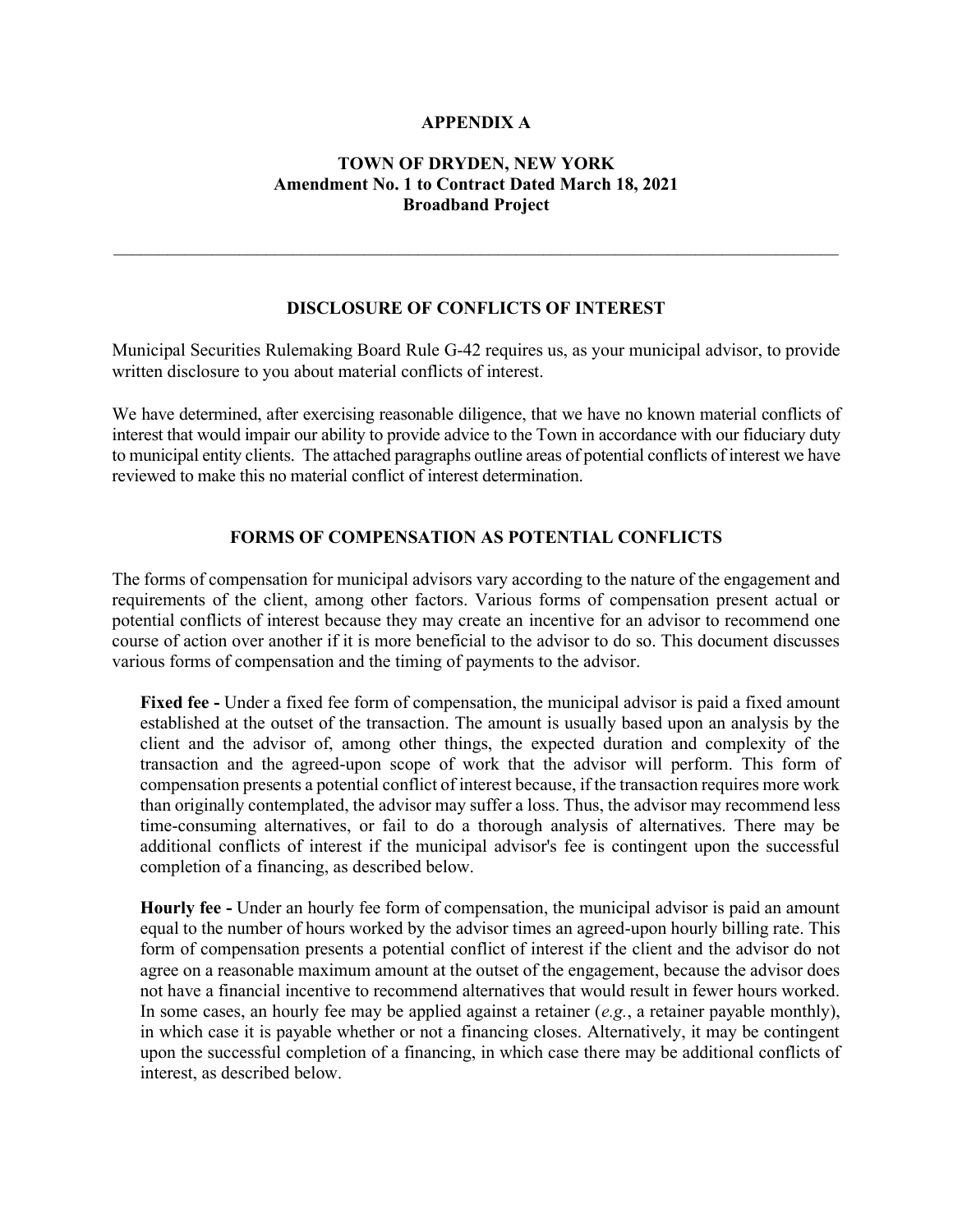**Fee contingent upon the completion of a financing or other transaction -** Under a contingent fee form of compensation, payment of an advisor's fee is dependent upon the successful completion of a financing or other transaction. Although this form of compensation may be customary for the client, it presents a conflict because the advisor may have an incentive to recommend unnecessary financings or financings that are disadvantageous to the client. For example, when facts or circumstances arise that could cause the financing or other transaction to be delayed or fail to close, an advisor may have an incentive to discourage a full consideration of such facts and circumstances, or to discourage consideration of alternatives that may result in the cancellation of the financing or other transaction.

**Fee paid under a retainer agreement -** Under a retainer agreement, fees are paid to a municipal advisor periodically (*e.g*., monthly) and are not contingent upon the completion of a financing or other transaction. Fees paid under a retainer agreement may be calculated on a fixed fee basis (*e.g*., a fixed fee per month regardless of the number of hours worked) or an hourly basis (*e.g*., a minimum monthly payment, with additional amounts payable if a certain number of hours worked is exceeded). A retainer agreement does not present the conflicts associated with a contingent fee arrangement (described above).

**Fee based upon principal -** Under this form of compensation, the municipal advisor's fee is based upon a percentage of the principal amount of an issue of securities *(e.g*., bonds). This form of compensation presents a conflict of interest because the advisor may have an incentive to advise the client to increase the size of the securities issue for the purpose of increasing the advisor's compensation.

From time to time, Municipal Solutions, Inc. does provide municipal advisory assistance to surrounding municipalities including, but not limited to, the Village of Dryden and the Town of Lansing. Municipal Solutions, Inc. is not aware of any material conflicts of interest that this relationship would bring to our fiduciary responsibility to the Town as of the date of this Agreement. If Municipal Solutions, Inc. becomes aware of any conflict of interest that could interfere with our fiduciary obligations to the Town, Municipal Solutions, Inc. will notify the Town that a conflict has been identified and we will meet with the Town to discuss the impacts of the conflict and possible methods to resolve the identified conflict areas.

### **RELIANCE ON OUTSIDE INFORMATION**

In formulating our recommendations as it comes to the issuance of municipal securities, we often have to rely on information provided by outside sources such as engineering firms, architectural firms, CPAs, attorneys, and other professional entities, as well as the municipality itself. We must rely on the expertise and professional knowledge of these entities in that the information they are providing is reasonable and correct. As part of our fiduciary duty to our clients, we will do our best to make sure this is the case. If we feel that the information provided to us is inaccurate, inconsistent or incomplete, we will ensure to tell you before providing any recommendations based on the material.